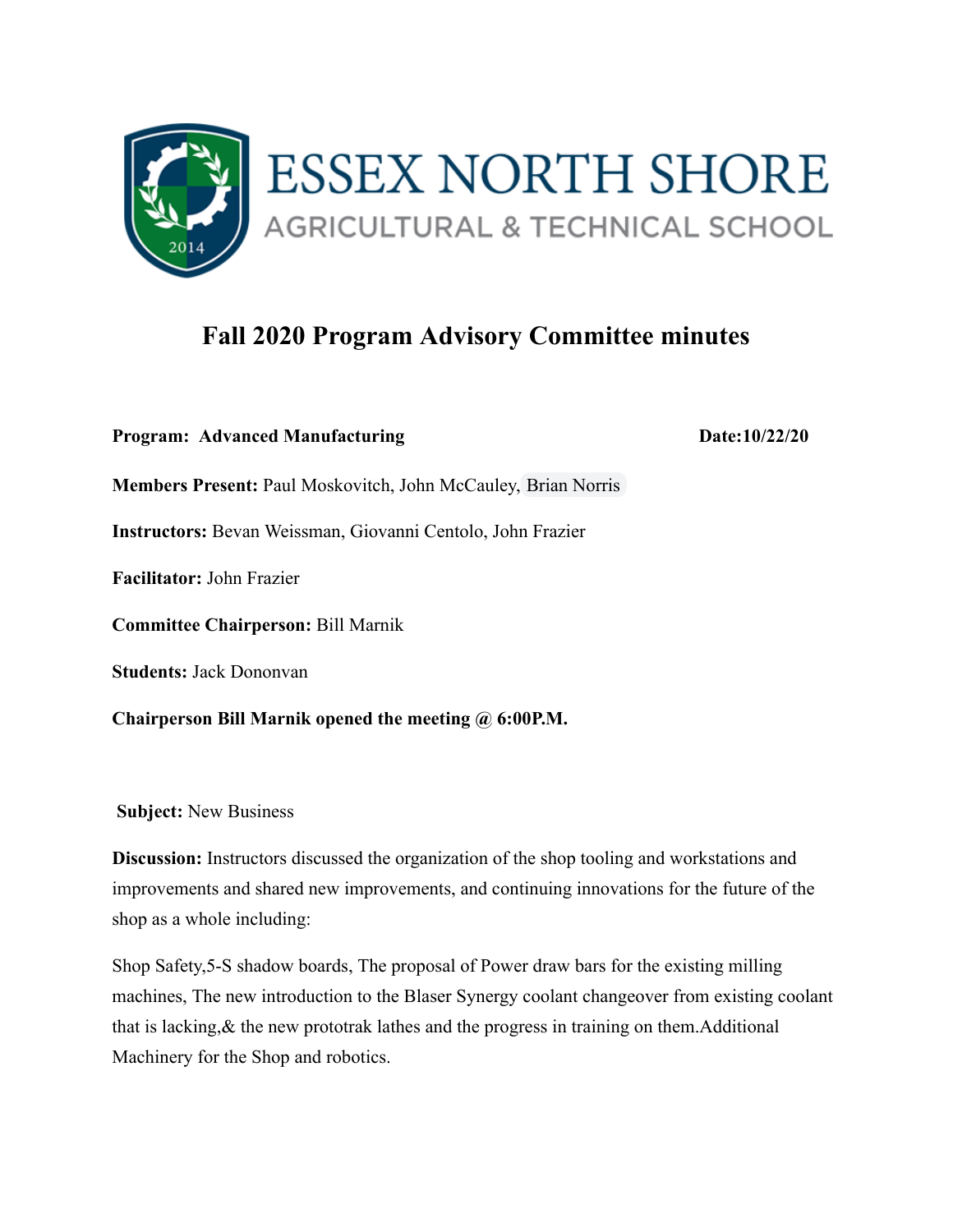**Subject:** Necessary Equipment.

**Discussion:** Instructors spoke of what the program equipment needs are,

Lack of a Vertical bandsaw, The need for surface grinders, additional improvements and that Bonnie carr had been doing a tremendous job implementing and supporting the programs and instructors and renovations along with supplying equipment and Acquiring funding for the program. Advisory Board made a strong recommendation to request and acquire a Industrial grade Vertical Bandsaw for the shop future.Surface grinders were on the agenda for new equipment slated to be acquired.

**Subject:** Current student enrollment and diversity

**Discussion:** Student enrollment size and the additional female student rise as well as the addition of the after dark students and diversity enrollment and their success.

**Subject:** Covid risks, Remote Learning and best practices

**Discussion:** The obstacles facing instructors currently and overall moral, safety protocols in place and the trust that it instills for students and faculty.The difficulties and the successes in spite of the circumstances.

**Subject:** Nighthawks Program

**Discussion:** New Curriculum Format and success and implementation along with New trends in The Trade & Occupational Arena,

**Subject:** Co-op numbers and placements

**Discussion:** Due to Covid Co-op numbers and opportunities have been temporarily declining with hopes of rejuvenating the Co-op once the numbers and industry standards for safety with Covid improves.

**Subject:** Student Jack Donovan introduction

**Discussion:** Jack Donovan expressed his perspective as a student in the program and answered questions from members and listened to their perspectives as well and created a great deal of dialogue that was very positive for all at the meeting with great insight from his viewpoints.